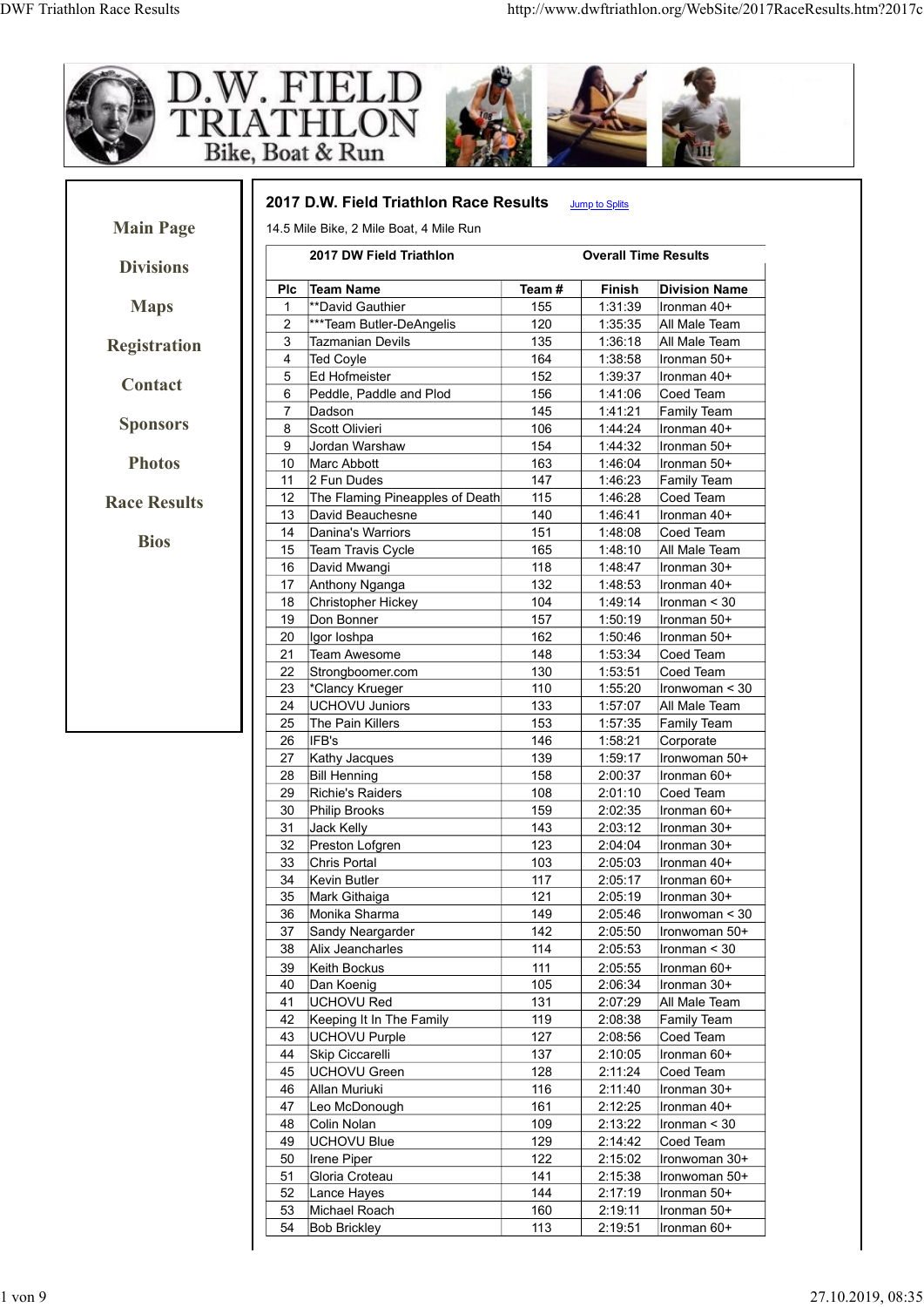| <b>DWF Triathlon Race Results</b><br>http://www.dwftriathlon.org/WebSite/2017RaceResults.htm?2017c |
|----------------------------------------------------------------------------------------------------|
|                                                                                                    |
| Becky Acosta-Muller<br>101<br>2:22:11<br>55<br>Ironwoman 30+                                       |
| Claire Derr<br>2:22:43<br>56<br>150<br>Ironwoman $\leq 30$                                         |
| Oooops<br>57<br>134<br>2:26:11<br>Family Team                                                      |
| Sarah Warren<br>126<br>2:29:50<br>58<br>Ironwoman 40+                                              |
| 136<br>2:30:30<br>59<br>Maeve Ronan<br>Ironwoman < 30                                              |
| * Overall Female Winner                                                                            |
| ** Overall Male Winner                                                                             |
|                                                                                                    |
| *** Overall Team Winner                                                                            |

| 55                             | Becky Acosta-Muller                                                                                     | 101        | 2:22:11                    | Ironwoman 30+                    |
|--------------------------------|---------------------------------------------------------------------------------------------------------|------------|----------------------------|----------------------------------|
| 56                             | Claire Derr                                                                                             | 150        | 2:22:43                    | Ironwoman < 30                   |
| 57                             | Oooops                                                                                                  | 134        | 2:26:11                    | Family Team                      |
| 58                             | Sarah Warren                                                                                            | 126        | 2:29:50                    | Ironwoman 40+                    |
| 59                             | Maeve Ronan                                                                                             | 136        | 2:30:30                    | Ironwoman < 30                   |
|                                | * Overall Female Winner<br>** Overall Male Winner<br>*** Overall Team Winner<br>2017 DW Field Triathlon |            | <b>Winners by Division</b> |                                  |
|                                |                                                                                                         |            |                            |                                  |
|                                | Plc Team Name                                                                                           | Team#      | Finish                     | <b>Division Name</b>             |
| 1<br>2                         | <b>Christopher Hickey</b><br>Alix Jeancharles                                                           | 104<br>114 | 1:49:14<br>2:05:53         | Ironman < 30<br>Ironman < 30     |
| 3                              | Colin Nolan                                                                                             | 109        | 2:13:22                    | Ironman < 30                     |
| $\mathbf 1$                    | David Mwangi                                                                                            | 118        | 1:48:47                    | Ironman 30+                      |
| $\overline{2}$                 | Jack Kelly                                                                                              | 143        | 2:03:12                    | Ironman 30+                      |
| 3                              | Preston Lofgren                                                                                         | 123        | 2:04:04                    | Ironman 30+                      |
| 4<br>5                         | Mark Githaiga<br>Dan Koenig                                                                             | 121<br>105 | 2:05:19<br>2:06:34         | Ironman 30+<br>Ironman 30+       |
| 6                              | Allan Muriuki                                                                                           | 116        | 2:11:40                    | Ironman 30+                      |
| $\mathbf{1}$                   | **David Gauthier                                                                                        | 155        | 1:31:39                    | Ironman 40+                      |
| 2                              | Ed Hofmeister                                                                                           | 152        | 1:39:37                    | Ironman 40+                      |
| 3                              | Scott Olivieri                                                                                          | 106        | 1:44:24                    | Ironman 40+                      |
| 4<br>5                         | David Beauchesne<br>Anthony Nganga                                                                      | 140<br>132 | 1:46:41<br>1:48:53         | Ironman 40+<br>Ironman 40+       |
| 6                              | Chris Portal                                                                                            | 103        | 2:05:03                    | Ironman 40+                      |
| $\overline{7}$                 | Leo McDonough                                                                                           | 161        | 2:12:25                    | Ironman 40+                      |
| 1                              | Ted Coyle                                                                                               | 164        | 1:38:58                    | Ironman 50+                      |
| 2                              | Jordan Warshaw                                                                                          | 154        | 1:44:32                    | Ironman 50+                      |
| 3<br>4                         | Marc Abbott<br>Don Bonner                                                                               | 163<br>157 | 1:46:04<br>1:50:19         | Ironman 50+<br>Ironman 50+       |
| 5                              | Igor Ioshpa                                                                                             | 162        | 1:50:46                    | Ironman 50+                      |
| 6                              | Lance Hayes                                                                                             | 144        | 2:17:19                    | Ironman 50+                      |
| $\overline{7}$                 | Michael Roach                                                                                           | 160        | 2:19:11                    | Ironman 50+                      |
| $\mathbf{1}$<br>2              | <b>Bill Henning</b><br>Philip Brooks                                                                    | 158<br>159 | 2:00:37<br>2:02:35         | Ironman 60+<br>Ironman 60+       |
| 3                              | Kevin Butler                                                                                            | 117        | 2:05:17                    | Ironman 60+                      |
| 4                              | Keith Bockus                                                                                            | 111        | 2:05:55                    | Ironman 60+                      |
| 5                              | Skip Ciccarelli                                                                                         | 137        | 2:10:05                    | Ironman 60+                      |
| 6                              | <b>Bob Brickley</b>                                                                                     | 113        | 2:19:51                    | Ironman 60+                      |
| $\mathbf{1}$<br>$\overline{2}$ | *Clancy Krueger<br>Monika Sharma                                                                        | 110<br>149 | 1:55:20<br>2:05:46         | Ironwoman < 30<br>Ironwoman < 30 |
| 3                              | Claire Derr                                                                                             | 150        | 2:22:43                    | Ironwoman < 30                   |
| 4                              | Maeve Ronan                                                                                             | 136        | 2:30:30                    | Ironwoman < 30                   |
| $\mathbf{1}$                   | Irene Piper                                                                                             | 122        | 2:15:02                    | Ironwoman 30+                    |
| $\overline{2}$                 | Becky Acosta-Muller                                                                                     | 101        | 2:22:11                    | Ironwoman 30+                    |
| 1                              | Sarah Warren                                                                                            | 126        | 2:29:50                    | Ironwoman 40+                    |
| 2<br>3                         | Kathy Jacques<br>Sandy Neargarder                                                                       | 139<br>142 | 1:59:17<br>2:05:50         | Ironwoman 50+<br>Ironwoman 50+   |
| 4                              | Gloria Croteau                                                                                          | 141        | 2:15:38                    | Ironwoman 50+                    |
| 1                              | IFB's                                                                                                   | 146        | 1:58:21                    | Corporate                        |
| $\mathbf{1}$                   | ***Team Butler-DeAngelis                                                                                | 120        | 1:35:35                    | All Male Team                    |
| $\overline{c}$                 | <b>Tazmanian Devils</b>                                                                                 | 135        | 1:36:18                    | All Male Team                    |
| 3<br>4                         | Team Travis Cycle<br><b>UCHOVU Juniors</b>                                                              | 165<br>133 | 1:48:10<br>1:57:07         | All Male Team<br>All Male Team   |
| 5                              | <b>UCHOVU Red</b>                                                                                       | 131        | 2:07:29                    | All Male Team                    |
| 1                              | Peddle, Paddle and Plod                                                                                 | 156        | 1:41:06                    | Coed Team                        |
| $\overline{2}$<br>3            | The Flaming Pineapples of Death<br>Danina's Warriors                                                    | 115<br>151 | 1:46:28<br>1:48:08         | Coed Team<br>Coed Team           |
| 4                              | Team Awesome                                                                                            | 148        | 1:53:34                    | Coed Team                        |
| 5                              | Strongboomer.com                                                                                        | 130        | 1:53:51                    | Coed Team                        |
| 6                              | Richie's Raiders                                                                                        | 108        | 2:01:10                    | Coed Team                        |
| $\overline{7}$<br>8            | <b>UCHOVU Purple</b><br>UCHOVU Green                                                                    | 127<br>128 | 2:08:56<br>2:11:24         | Coed Team<br>Coed Team           |
| 9                              | <b>UCHOVU Blue</b>                                                                                      | 129        | 2:14:42                    | Coed Team                        |
| $\mathbf{1}$                   | Dadson                                                                                                  | 145        | 1:41:21                    | <b>Family Team</b>               |
| $\overline{2}$                 | 2 Fun Dudes                                                                                             | 147        | 1:46:23                    | Family Team                      |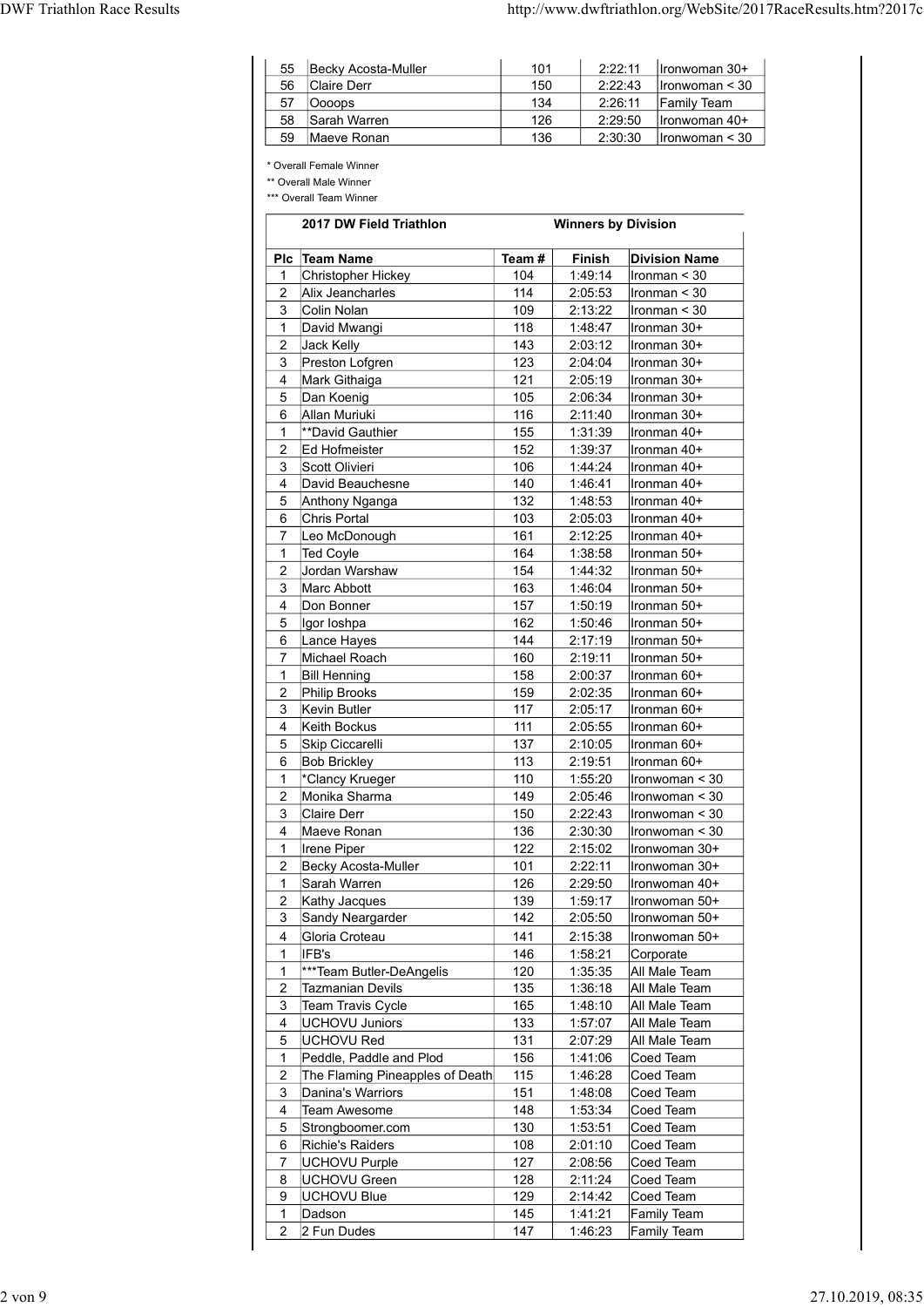| <b>DWF Triathlon Race Results</b> |                                                                     | http://www.dwftriathlon.org/WebSite/2017RaceResults.htm?2017c |  |
|-----------------------------------|---------------------------------------------------------------------|---------------------------------------------------------------|--|
|                                   |                                                                     |                                                               |  |
|                                   | The Pain Killers<br>$153$<br>$\mathbf{3}$                           | 1:57:35<br><b>Family Team</b>                                 |  |
|                                   | Keeping It In The Family<br>119<br>4<br>$\sqrt{5}$<br>134<br>Oooops | Family Team<br>2:08:38<br>2:26:11<br><b>Family Team</b>       |  |
|                                   |                                                                     |                                                               |  |
|                                   | 2017 DW Field Triathlon                                             | <b>Overall Bike Split Results</b>                             |  |
|                                   | $\vert$ Team # $\vert$<br><b>Team Name</b>                          | <b>Bike Split Division Name</b>                               |  |

| The Pain Killers<br>3<br>Keeping It In The Family<br>4<br>5<br>Oooops |            |                    | Family Team                                                    |
|-----------------------------------------------------------------------|------------|--------------------|----------------------------------------------------------------|
|                                                                       |            | 153                | 1:57:35                                                        |
|                                                                       |            | 119<br>134         | 2:08:38<br><b>Family Team</b><br>2:26:11<br><b>Family Team</b> |
|                                                                       |            |                    |                                                                |
| 2017 DW Field Triathlon                                               |            |                    | <b>Overall Bike Split Results</b>                              |
| Team Name                                                             | Team #     |                    | <b>Bike Split Division Name</b>                                |
| **David Gauthier<br>Team Travis Cycle                                 | 155<br>165 | 0:38:32<br>0:39:23 | Ironman 40+<br>All Male Team                                   |
| Danina's Warriors                                                     | 151        | 0:39:51            | Coed Team                                                      |
| Don Bonner<br>David Beauchesne                                        | 157<br>140 | 0:40:00<br>0:40:06 | Ironman 50+<br>Ironman 40+                                     |
| Peddle, Paddle and Plod<br>Dadson                                     | 156        | 0:41:59            | Coed Team                                                      |
| ∣Ed Hofmeister                                                        | 145<br>152 | 0:42:02<br>0:42:22 | <b>Family Team</b><br>Ironman 40+                              |
| ***Team Butler-DeAngelis<br>Marc Abbott                               | 120<br>163 | 0:42:40<br>0:42:40 | All Male Team<br>Ironman 50+                                   |
| Tazmanian Devils                                                      | 135        | 0:42:42            | All Male Team                                                  |
| The Pain Killers<br><b>Ted Coyle</b>                                  | 153<br>164 | 0:42:44<br>0:42:46 | Family Team<br>Ironman 50+                                     |
| Preston Lofgren                                                       | 123        | 0:43:27            | Ironman 30+                                                    |
| David Mwangi<br>Anthony Nganga                                        | 118<br>132 | 0:43:29<br>0:43:43 | Ironman 30+<br>Ironman 40+                                     |
| Leo McDonough                                                         | 161<br>104 | 0:44:06<br>0:44:20 | Ironman 40+<br>Ironman < 30                                    |
| Christopher Hickey<br>Scott Olivieri                                  | 106        | 0:44:55            | Ironman 40+                                                    |
| The Flaming Pineapples of Death<br>Jordan Warshaw                     | 115<br>154 | 0:45:28<br>0:46:12 | Coed Team<br>Ironman 50+                                       |
| <b>Bill Henning</b>                                                   | 158        | 0:46:24            | Ironman 60+                                                    |
| 2 Fun Dudes<br>Igor Ioshpa                                            | 147<br>162 | 0:46:32<br>0:46:32 | Family Team<br>Ironman 50+                                     |
| Kathy Jacques                                                         | 139        | 0:46:50            | Ironwoman 50+                                                  |
| <b>UCHOVU Red</b><br>Sandy Neargarder                                 | 131<br>142 | 0:47:36<br>0:47:43 | All Male Team<br>Ironwoman 50+                                 |
| Keith Bockus                                                          | 111        | 0:48:05            | Ironman 60+                                                    |
| Team Awesome<br>Dan Koenig                                            | 148<br>105 | 0:48:08<br>0:48:51 | Coed Team<br>Ironman 30+                                       |
| Keeping It In The Family                                              | 119        | 0:49:15            | Family Team                                                    |
| <b>UCHOVU Juniors</b><br>IFB's                                        | 133<br>146 | 0:49:34<br>0:49:35 | All Male Team<br>Corporate                                     |
| Monika Sharma                                                         | 149<br>110 | 0:49:47<br>0:49:56 | Ironwoman < 30<br>Ironwoman < 30                               |
| *Clancy Krueger<br>Jack Kelly                                         | 143        | 0:50:04            | Ironman 30+                                                    |
| Philip Brooks<br>Mark Githaiga                                        | 159<br>121 | 0:50:16<br>0:50:40 | Ironman 60+<br>Ironman 30+                                     |
| Chris Portal                                                          | 103        | 0:50:42            | Ironman 40+                                                    |
| Kevin Butler<br><b>UCHOVU Blue</b>                                    | 117<br>129 | 0:50:49<br>0:52:15 | Ironman 60+<br>Coed Team                                       |
| <b>Richie's Raiders</b>                                               | 108        | 0:52:31            | Coed Team                                                      |
| Lance Hayes<br><b>UCHOVU Purple</b>                                   | 144<br>127 | 0:53:24<br>0:54:09 | Ironman 50+<br>Coed Team                                       |
| Alix Jeancharles                                                      | 114        | 0:54:22            | Ironman < 30                                                   |
| Strongboomer.com<br>Gloria Croteau                                    | 130<br>141 | 0:54:30<br>0:55:10 | Coed Team<br>Ironwoman 50+                                     |
| <b>Bob Brickley</b>                                                   | 113<br>137 | 0:55:31<br>0:56:26 | Ironman 60+<br>Ironman 60+                                     |
| Skip Ciccarelli<br>Michael Roach                                      | 160        | 0:56:50            | Ironman 50+                                                    |
| Allan Muriuki<br>Colin Nolan                                          | 116<br>109 | 0:57:50<br>0:57:55 | Ironman 30+<br>Ironman < 30                                    |
| <b>Claire Derr</b>                                                    | 150        | 1:00:25            | Ironwoman < 30                                                 |
| Oooops<br>Irene Piper                                                 | 134<br>122 | 1:01:56<br>1:02:58 | Family Team<br>Ironwoman 30+                                   |
| UCHOVU Green                                                          | 128        | 1:03:47            | Coed Team                                                      |
| Sarah Warren<br>Becky Acosta-Muller                                   | 126<br>101 | 1:06:52<br>1:07:16 | Ironwoman 40+<br>Ironwoman 30+                                 |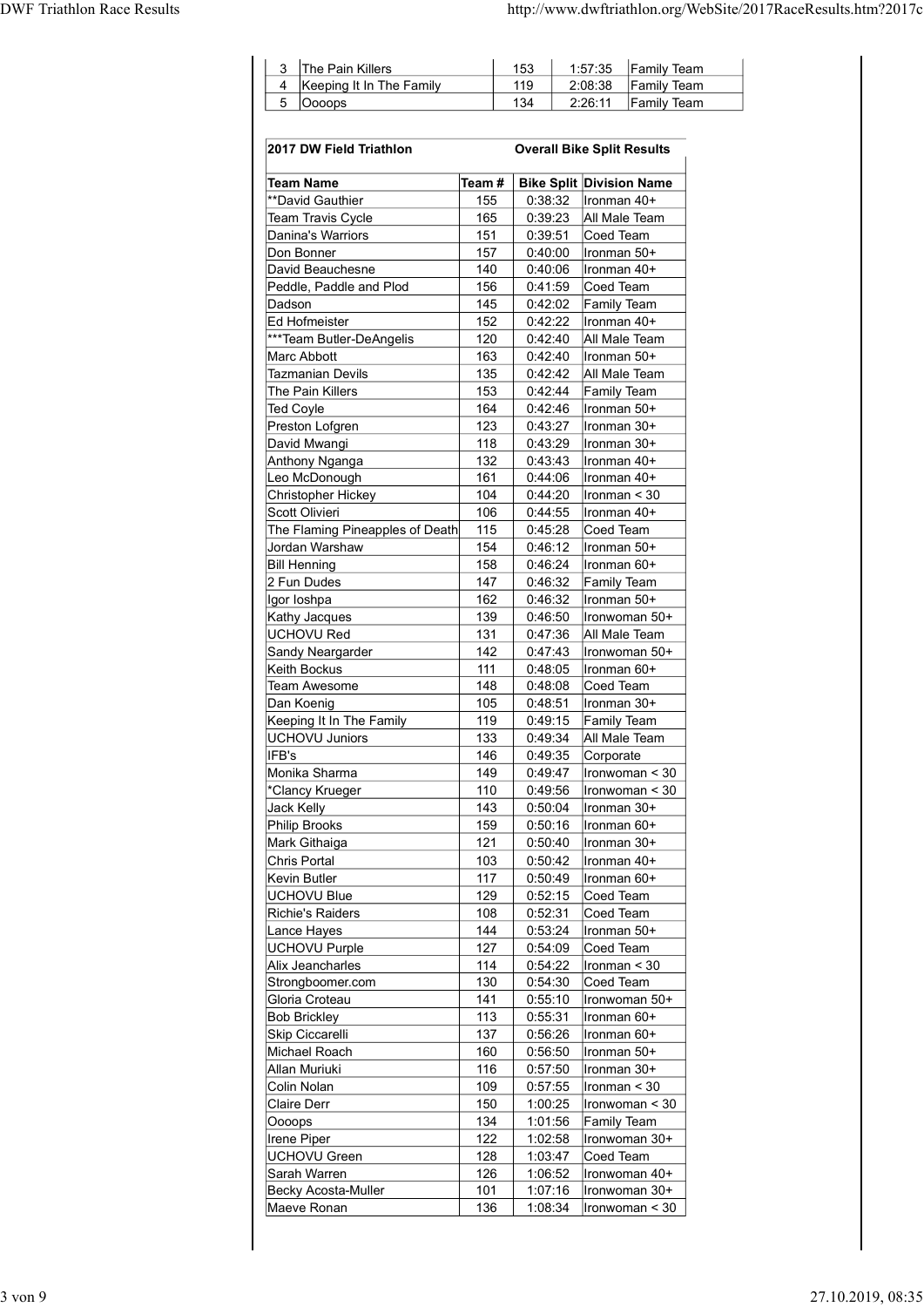| <b>Boat Split Division Name</b><br><b>Team Name</b><br>Team#<br>Peddle, Paddle and Plod<br>156<br>0:22:55<br>Coed Team<br>147<br>0:24:04<br>Family Team<br>2 Fun Dudes<br>135<br>All Male Team<br>Tazmanian Devils<br>0:24:37<br>130<br>0:24:48<br>Coed Team<br>Strongboomer.com<br>155<br>0:25:28<br>Ironman 40+<br>**David Gauthier<br>***Team Butler-DeAngelis<br>120<br>0:26:17<br>All Male Team<br>0:26:19<br>145<br>Dadson<br>Family Team<br>Ed Hofmeister<br>152<br>0:26:23<br>Ironman 40+<br>106<br>0:26:55<br>Ironman 40+<br>Scott Olivieri<br>162<br>0:27:20<br>Ironman 50+<br>Igor Ioshpa<br>Skip Ciccarelli<br>137<br>0:27:55<br>Ironman 60+<br>Danina's Warriors<br>151<br>0:28:03<br>Coed Team<br>0:28:08<br>Jordan Warshaw<br>154<br>Ironman 50+<br>148<br>0:28:20<br>Coed Team<br>Team Awesome<br>UCHOVU Green<br>128<br>0:28:52<br>Coed Team<br>164<br>0:29:06<br><b>Ted Coyle</b><br>Ironman 50+<br>Marc Abbott<br>163<br>0:29:08<br>Ironman 50+<br>Keeping It In The Family<br>119<br>0:29:32<br>Family Team<br>The Flaming Pineapples of Death<br>115<br>0:29:34<br>Coed Team<br>140<br>David Beauchesne<br>0:30:08<br>Ironman 40+<br>Don Bonner<br>157<br>0:30:09<br>Ironman 50+<br>Irene Piper<br>122<br>0:30:33<br>Ironwoman 30+<br>Richie's Raiders<br>108<br>0:31:09<br>Coed Team<br>132<br>0:31:14<br>Ironman 40+<br>Anthony Nganga<br>105<br>0:31:30<br>Ironman 30+<br>Dan Koenig<br>121<br>Mark Githaiga<br>0:31:32<br>Ironman 30+<br>118<br>0:31:38<br>David Mwangi<br>Ironman 30+<br>Keith Bockus<br>111<br>0:32:05<br>Ironman 60+<br>159<br>0:32:15<br>Ironman 60+<br>Philip Brooks<br>0:32:29<br><b>UCHOVU Blue</b><br>129<br>Coed Team<br>Michael Roach<br>160<br>0:32:59<br>Ironman 50+<br>IFB's<br>146<br>0:33:12<br>Corporate<br>Chris Portal<br>103<br>0:34:03<br>Ironman 40+<br>Alix Jeancharles<br>114<br>0:34:13<br>$l$ ronman < 30<br>0:34:23<br>Leo McDonough<br>161<br>Ironman 40+<br>104<br>0:34:23<br>Ironman $<$ 30<br>Christopher Hickey<br>101<br>0:34:36<br>Ironwoman 30+<br>Becky Acosta-Muller<br>Maeve Ronan<br>136<br>0:34:40<br>Ironwoman < 30<br>UCHOVU Red<br>131<br>0:34:50<br>All Male Team<br>113<br><b>Bob Brickley</b><br>0:35:00<br>Ironman 60+<br>*Clancy Krueger<br>110<br>0:35:05<br>Ironwoman < 30<br>116<br>0:35:27<br>Allan Muriuki<br>Ironman 30+<br>158<br>0:35:43<br><b>Bill Henning</b><br>Ironman 60+<br>134<br>0:35:46<br>Oooops<br>Family Team<br>Kevin Butler<br>117<br>0:35:50<br>Ironman 60+<br>149<br>0:35:55<br>Monika Sharma<br>Ironwoman < 30<br>139<br>0:36:16<br>Ironwoman 50+<br>Kathy Jacques<br>Sarah Warren<br>126<br>0:36:19<br>Ironwoman 40+<br>150<br>0:36:51<br><b>Claire Derr</b><br>Ironwoman < 30<br>142<br>Sandy Neargarder<br>0:37:06<br>Ironwoman 50+<br>109<br>0:37:44<br>Colin Nolan<br>$l$ ronman < 30<br><b>UCHOVU Juniors</b><br>0:37:50<br>All Male Team<br>133<br>Gloria Croteau<br>141<br>0:37:50<br>Ironwoman 50+<br><b>Jack Kelly</b><br>143<br>0:37:57<br>Ironman 30+<br>144<br>0:39:23<br>Ironman 50+<br>Lance Hayes<br>Team Travis Cycle<br>All Male Team<br>165<br>0:40:15<br>Coed Team<br><b>UCHOVU Purple</b><br>127<br>0:40:51<br>Preston Lofgren<br>123<br>0:42:16<br>Ironman 30+<br>The Pain Killers<br>153<br>Family Team<br>0:49:56<br>2017 DW Field Triathlon<br><b>Overall Run Split Results</b> | 2017 DW Field Triathlon |  | <b>Overall Boat Split Results</b> |
|---------------------------------------------------------------------------------------------------------------------------------------------------------------------------------------------------------------------------------------------------------------------------------------------------------------------------------------------------------------------------------------------------------------------------------------------------------------------------------------------------------------------------------------------------------------------------------------------------------------------------------------------------------------------------------------------------------------------------------------------------------------------------------------------------------------------------------------------------------------------------------------------------------------------------------------------------------------------------------------------------------------------------------------------------------------------------------------------------------------------------------------------------------------------------------------------------------------------------------------------------------------------------------------------------------------------------------------------------------------------------------------------------------------------------------------------------------------------------------------------------------------------------------------------------------------------------------------------------------------------------------------------------------------------------------------------------------------------------------------------------------------------------------------------------------------------------------------------------------------------------------------------------------------------------------------------------------------------------------------------------------------------------------------------------------------------------------------------------------------------------------------------------------------------------------------------------------------------------------------------------------------------------------------------------------------------------------------------------------------------------------------------------------------------------------------------------------------------------------------------------------------------------------------------------------------------------------------------------------------------------------------------------------------------------------------------------------------------------------------------------------------------------------------------------------------------------------------------------------------------------------------------------------------------------------------------------------------------------------------------------------------------------------------------------------------------------------------------------------------------------------------------------------------------------------------------------------------------------------------------------------------------------------------------------------------------------|-------------------------|--|-----------------------------------|
|                                                                                                                                                                                                                                                                                                                                                                                                                                                                                                                                                                                                                                                                                                                                                                                                                                                                                                                                                                                                                                                                                                                                                                                                                                                                                                                                                                                                                                                                                                                                                                                                                                                                                                                                                                                                                                                                                                                                                                                                                                                                                                                                                                                                                                                                                                                                                                                                                                                                                                                                                                                                                                                                                                                                                                                                                                                                                                                                                                                                                                                                                                                                                                                                                                                                                                                           |                         |  |                                   |
|                                                                                                                                                                                                                                                                                                                                                                                                                                                                                                                                                                                                                                                                                                                                                                                                                                                                                                                                                                                                                                                                                                                                                                                                                                                                                                                                                                                                                                                                                                                                                                                                                                                                                                                                                                                                                                                                                                                                                                                                                                                                                                                                                                                                                                                                                                                                                                                                                                                                                                                                                                                                                                                                                                                                                                                                                                                                                                                                                                                                                                                                                                                                                                                                                                                                                                                           |                         |  |                                   |
|                                                                                                                                                                                                                                                                                                                                                                                                                                                                                                                                                                                                                                                                                                                                                                                                                                                                                                                                                                                                                                                                                                                                                                                                                                                                                                                                                                                                                                                                                                                                                                                                                                                                                                                                                                                                                                                                                                                                                                                                                                                                                                                                                                                                                                                                                                                                                                                                                                                                                                                                                                                                                                                                                                                                                                                                                                                                                                                                                                                                                                                                                                                                                                                                                                                                                                                           |                         |  |                                   |
|                                                                                                                                                                                                                                                                                                                                                                                                                                                                                                                                                                                                                                                                                                                                                                                                                                                                                                                                                                                                                                                                                                                                                                                                                                                                                                                                                                                                                                                                                                                                                                                                                                                                                                                                                                                                                                                                                                                                                                                                                                                                                                                                                                                                                                                                                                                                                                                                                                                                                                                                                                                                                                                                                                                                                                                                                                                                                                                                                                                                                                                                                                                                                                                                                                                                                                                           |                         |  |                                   |
|                                                                                                                                                                                                                                                                                                                                                                                                                                                                                                                                                                                                                                                                                                                                                                                                                                                                                                                                                                                                                                                                                                                                                                                                                                                                                                                                                                                                                                                                                                                                                                                                                                                                                                                                                                                                                                                                                                                                                                                                                                                                                                                                                                                                                                                                                                                                                                                                                                                                                                                                                                                                                                                                                                                                                                                                                                                                                                                                                                                                                                                                                                                                                                                                                                                                                                                           |                         |  |                                   |
|                                                                                                                                                                                                                                                                                                                                                                                                                                                                                                                                                                                                                                                                                                                                                                                                                                                                                                                                                                                                                                                                                                                                                                                                                                                                                                                                                                                                                                                                                                                                                                                                                                                                                                                                                                                                                                                                                                                                                                                                                                                                                                                                                                                                                                                                                                                                                                                                                                                                                                                                                                                                                                                                                                                                                                                                                                                                                                                                                                                                                                                                                                                                                                                                                                                                                                                           |                         |  |                                   |
|                                                                                                                                                                                                                                                                                                                                                                                                                                                                                                                                                                                                                                                                                                                                                                                                                                                                                                                                                                                                                                                                                                                                                                                                                                                                                                                                                                                                                                                                                                                                                                                                                                                                                                                                                                                                                                                                                                                                                                                                                                                                                                                                                                                                                                                                                                                                                                                                                                                                                                                                                                                                                                                                                                                                                                                                                                                                                                                                                                                                                                                                                                                                                                                                                                                                                                                           |                         |  |                                   |
|                                                                                                                                                                                                                                                                                                                                                                                                                                                                                                                                                                                                                                                                                                                                                                                                                                                                                                                                                                                                                                                                                                                                                                                                                                                                                                                                                                                                                                                                                                                                                                                                                                                                                                                                                                                                                                                                                                                                                                                                                                                                                                                                                                                                                                                                                                                                                                                                                                                                                                                                                                                                                                                                                                                                                                                                                                                                                                                                                                                                                                                                                                                                                                                                                                                                                                                           |                         |  |                                   |
|                                                                                                                                                                                                                                                                                                                                                                                                                                                                                                                                                                                                                                                                                                                                                                                                                                                                                                                                                                                                                                                                                                                                                                                                                                                                                                                                                                                                                                                                                                                                                                                                                                                                                                                                                                                                                                                                                                                                                                                                                                                                                                                                                                                                                                                                                                                                                                                                                                                                                                                                                                                                                                                                                                                                                                                                                                                                                                                                                                                                                                                                                                                                                                                                                                                                                                                           |                         |  |                                   |
|                                                                                                                                                                                                                                                                                                                                                                                                                                                                                                                                                                                                                                                                                                                                                                                                                                                                                                                                                                                                                                                                                                                                                                                                                                                                                                                                                                                                                                                                                                                                                                                                                                                                                                                                                                                                                                                                                                                                                                                                                                                                                                                                                                                                                                                                                                                                                                                                                                                                                                                                                                                                                                                                                                                                                                                                                                                                                                                                                                                                                                                                                                                                                                                                                                                                                                                           |                         |  |                                   |
|                                                                                                                                                                                                                                                                                                                                                                                                                                                                                                                                                                                                                                                                                                                                                                                                                                                                                                                                                                                                                                                                                                                                                                                                                                                                                                                                                                                                                                                                                                                                                                                                                                                                                                                                                                                                                                                                                                                                                                                                                                                                                                                                                                                                                                                                                                                                                                                                                                                                                                                                                                                                                                                                                                                                                                                                                                                                                                                                                                                                                                                                                                                                                                                                                                                                                                                           |                         |  |                                   |
|                                                                                                                                                                                                                                                                                                                                                                                                                                                                                                                                                                                                                                                                                                                                                                                                                                                                                                                                                                                                                                                                                                                                                                                                                                                                                                                                                                                                                                                                                                                                                                                                                                                                                                                                                                                                                                                                                                                                                                                                                                                                                                                                                                                                                                                                                                                                                                                                                                                                                                                                                                                                                                                                                                                                                                                                                                                                                                                                                                                                                                                                                                                                                                                                                                                                                                                           |                         |  |                                   |
|                                                                                                                                                                                                                                                                                                                                                                                                                                                                                                                                                                                                                                                                                                                                                                                                                                                                                                                                                                                                                                                                                                                                                                                                                                                                                                                                                                                                                                                                                                                                                                                                                                                                                                                                                                                                                                                                                                                                                                                                                                                                                                                                                                                                                                                                                                                                                                                                                                                                                                                                                                                                                                                                                                                                                                                                                                                                                                                                                                                                                                                                                                                                                                                                                                                                                                                           |                         |  |                                   |
|                                                                                                                                                                                                                                                                                                                                                                                                                                                                                                                                                                                                                                                                                                                                                                                                                                                                                                                                                                                                                                                                                                                                                                                                                                                                                                                                                                                                                                                                                                                                                                                                                                                                                                                                                                                                                                                                                                                                                                                                                                                                                                                                                                                                                                                                                                                                                                                                                                                                                                                                                                                                                                                                                                                                                                                                                                                                                                                                                                                                                                                                                                                                                                                                                                                                                                                           |                         |  |                                   |
|                                                                                                                                                                                                                                                                                                                                                                                                                                                                                                                                                                                                                                                                                                                                                                                                                                                                                                                                                                                                                                                                                                                                                                                                                                                                                                                                                                                                                                                                                                                                                                                                                                                                                                                                                                                                                                                                                                                                                                                                                                                                                                                                                                                                                                                                                                                                                                                                                                                                                                                                                                                                                                                                                                                                                                                                                                                                                                                                                                                                                                                                                                                                                                                                                                                                                                                           |                         |  |                                   |
|                                                                                                                                                                                                                                                                                                                                                                                                                                                                                                                                                                                                                                                                                                                                                                                                                                                                                                                                                                                                                                                                                                                                                                                                                                                                                                                                                                                                                                                                                                                                                                                                                                                                                                                                                                                                                                                                                                                                                                                                                                                                                                                                                                                                                                                                                                                                                                                                                                                                                                                                                                                                                                                                                                                                                                                                                                                                                                                                                                                                                                                                                                                                                                                                                                                                                                                           |                         |  |                                   |
|                                                                                                                                                                                                                                                                                                                                                                                                                                                                                                                                                                                                                                                                                                                                                                                                                                                                                                                                                                                                                                                                                                                                                                                                                                                                                                                                                                                                                                                                                                                                                                                                                                                                                                                                                                                                                                                                                                                                                                                                                                                                                                                                                                                                                                                                                                                                                                                                                                                                                                                                                                                                                                                                                                                                                                                                                                                                                                                                                                                                                                                                                                                                                                                                                                                                                                                           |                         |  |                                   |
|                                                                                                                                                                                                                                                                                                                                                                                                                                                                                                                                                                                                                                                                                                                                                                                                                                                                                                                                                                                                                                                                                                                                                                                                                                                                                                                                                                                                                                                                                                                                                                                                                                                                                                                                                                                                                                                                                                                                                                                                                                                                                                                                                                                                                                                                                                                                                                                                                                                                                                                                                                                                                                                                                                                                                                                                                                                                                                                                                                                                                                                                                                                                                                                                                                                                                                                           |                         |  |                                   |
|                                                                                                                                                                                                                                                                                                                                                                                                                                                                                                                                                                                                                                                                                                                                                                                                                                                                                                                                                                                                                                                                                                                                                                                                                                                                                                                                                                                                                                                                                                                                                                                                                                                                                                                                                                                                                                                                                                                                                                                                                                                                                                                                                                                                                                                                                                                                                                                                                                                                                                                                                                                                                                                                                                                                                                                                                                                                                                                                                                                                                                                                                                                                                                                                                                                                                                                           |                         |  |                                   |
|                                                                                                                                                                                                                                                                                                                                                                                                                                                                                                                                                                                                                                                                                                                                                                                                                                                                                                                                                                                                                                                                                                                                                                                                                                                                                                                                                                                                                                                                                                                                                                                                                                                                                                                                                                                                                                                                                                                                                                                                                                                                                                                                                                                                                                                                                                                                                                                                                                                                                                                                                                                                                                                                                                                                                                                                                                                                                                                                                                                                                                                                                                                                                                                                                                                                                                                           |                         |  |                                   |
|                                                                                                                                                                                                                                                                                                                                                                                                                                                                                                                                                                                                                                                                                                                                                                                                                                                                                                                                                                                                                                                                                                                                                                                                                                                                                                                                                                                                                                                                                                                                                                                                                                                                                                                                                                                                                                                                                                                                                                                                                                                                                                                                                                                                                                                                                                                                                                                                                                                                                                                                                                                                                                                                                                                                                                                                                                                                                                                                                                                                                                                                                                                                                                                                                                                                                                                           |                         |  |                                   |
|                                                                                                                                                                                                                                                                                                                                                                                                                                                                                                                                                                                                                                                                                                                                                                                                                                                                                                                                                                                                                                                                                                                                                                                                                                                                                                                                                                                                                                                                                                                                                                                                                                                                                                                                                                                                                                                                                                                                                                                                                                                                                                                                                                                                                                                                                                                                                                                                                                                                                                                                                                                                                                                                                                                                                                                                                                                                                                                                                                                                                                                                                                                                                                                                                                                                                                                           |                         |  |                                   |
|                                                                                                                                                                                                                                                                                                                                                                                                                                                                                                                                                                                                                                                                                                                                                                                                                                                                                                                                                                                                                                                                                                                                                                                                                                                                                                                                                                                                                                                                                                                                                                                                                                                                                                                                                                                                                                                                                                                                                                                                                                                                                                                                                                                                                                                                                                                                                                                                                                                                                                                                                                                                                                                                                                                                                                                                                                                                                                                                                                                                                                                                                                                                                                                                                                                                                                                           |                         |  |                                   |
|                                                                                                                                                                                                                                                                                                                                                                                                                                                                                                                                                                                                                                                                                                                                                                                                                                                                                                                                                                                                                                                                                                                                                                                                                                                                                                                                                                                                                                                                                                                                                                                                                                                                                                                                                                                                                                                                                                                                                                                                                                                                                                                                                                                                                                                                                                                                                                                                                                                                                                                                                                                                                                                                                                                                                                                                                                                                                                                                                                                                                                                                                                                                                                                                                                                                                                                           |                         |  |                                   |
|                                                                                                                                                                                                                                                                                                                                                                                                                                                                                                                                                                                                                                                                                                                                                                                                                                                                                                                                                                                                                                                                                                                                                                                                                                                                                                                                                                                                                                                                                                                                                                                                                                                                                                                                                                                                                                                                                                                                                                                                                                                                                                                                                                                                                                                                                                                                                                                                                                                                                                                                                                                                                                                                                                                                                                                                                                                                                                                                                                                                                                                                                                                                                                                                                                                                                                                           |                         |  |                                   |
|                                                                                                                                                                                                                                                                                                                                                                                                                                                                                                                                                                                                                                                                                                                                                                                                                                                                                                                                                                                                                                                                                                                                                                                                                                                                                                                                                                                                                                                                                                                                                                                                                                                                                                                                                                                                                                                                                                                                                                                                                                                                                                                                                                                                                                                                                                                                                                                                                                                                                                                                                                                                                                                                                                                                                                                                                                                                                                                                                                                                                                                                                                                                                                                                                                                                                                                           |                         |  |                                   |
|                                                                                                                                                                                                                                                                                                                                                                                                                                                                                                                                                                                                                                                                                                                                                                                                                                                                                                                                                                                                                                                                                                                                                                                                                                                                                                                                                                                                                                                                                                                                                                                                                                                                                                                                                                                                                                                                                                                                                                                                                                                                                                                                                                                                                                                                                                                                                                                                                                                                                                                                                                                                                                                                                                                                                                                                                                                                                                                                                                                                                                                                                                                                                                                                                                                                                                                           |                         |  |                                   |
|                                                                                                                                                                                                                                                                                                                                                                                                                                                                                                                                                                                                                                                                                                                                                                                                                                                                                                                                                                                                                                                                                                                                                                                                                                                                                                                                                                                                                                                                                                                                                                                                                                                                                                                                                                                                                                                                                                                                                                                                                                                                                                                                                                                                                                                                                                                                                                                                                                                                                                                                                                                                                                                                                                                                                                                                                                                                                                                                                                                                                                                                                                                                                                                                                                                                                                                           |                         |  |                                   |
|                                                                                                                                                                                                                                                                                                                                                                                                                                                                                                                                                                                                                                                                                                                                                                                                                                                                                                                                                                                                                                                                                                                                                                                                                                                                                                                                                                                                                                                                                                                                                                                                                                                                                                                                                                                                                                                                                                                                                                                                                                                                                                                                                                                                                                                                                                                                                                                                                                                                                                                                                                                                                                                                                                                                                                                                                                                                                                                                                                                                                                                                                                                                                                                                                                                                                                                           |                         |  |                                   |
|                                                                                                                                                                                                                                                                                                                                                                                                                                                                                                                                                                                                                                                                                                                                                                                                                                                                                                                                                                                                                                                                                                                                                                                                                                                                                                                                                                                                                                                                                                                                                                                                                                                                                                                                                                                                                                                                                                                                                                                                                                                                                                                                                                                                                                                                                                                                                                                                                                                                                                                                                                                                                                                                                                                                                                                                                                                                                                                                                                                                                                                                                                                                                                                                                                                                                                                           |                         |  |                                   |
|                                                                                                                                                                                                                                                                                                                                                                                                                                                                                                                                                                                                                                                                                                                                                                                                                                                                                                                                                                                                                                                                                                                                                                                                                                                                                                                                                                                                                                                                                                                                                                                                                                                                                                                                                                                                                                                                                                                                                                                                                                                                                                                                                                                                                                                                                                                                                                                                                                                                                                                                                                                                                                                                                                                                                                                                                                                                                                                                                                                                                                                                                                                                                                                                                                                                                                                           |                         |  |                                   |
|                                                                                                                                                                                                                                                                                                                                                                                                                                                                                                                                                                                                                                                                                                                                                                                                                                                                                                                                                                                                                                                                                                                                                                                                                                                                                                                                                                                                                                                                                                                                                                                                                                                                                                                                                                                                                                                                                                                                                                                                                                                                                                                                                                                                                                                                                                                                                                                                                                                                                                                                                                                                                                                                                                                                                                                                                                                                                                                                                                                                                                                                                                                                                                                                                                                                                                                           |                         |  |                                   |
|                                                                                                                                                                                                                                                                                                                                                                                                                                                                                                                                                                                                                                                                                                                                                                                                                                                                                                                                                                                                                                                                                                                                                                                                                                                                                                                                                                                                                                                                                                                                                                                                                                                                                                                                                                                                                                                                                                                                                                                                                                                                                                                                                                                                                                                                                                                                                                                                                                                                                                                                                                                                                                                                                                                                                                                                                                                                                                                                                                                                                                                                                                                                                                                                                                                                                                                           |                         |  |                                   |
|                                                                                                                                                                                                                                                                                                                                                                                                                                                                                                                                                                                                                                                                                                                                                                                                                                                                                                                                                                                                                                                                                                                                                                                                                                                                                                                                                                                                                                                                                                                                                                                                                                                                                                                                                                                                                                                                                                                                                                                                                                                                                                                                                                                                                                                                                                                                                                                                                                                                                                                                                                                                                                                                                                                                                                                                                                                                                                                                                                                                                                                                                                                                                                                                                                                                                                                           |                         |  |                                   |
|                                                                                                                                                                                                                                                                                                                                                                                                                                                                                                                                                                                                                                                                                                                                                                                                                                                                                                                                                                                                                                                                                                                                                                                                                                                                                                                                                                                                                                                                                                                                                                                                                                                                                                                                                                                                                                                                                                                                                                                                                                                                                                                                                                                                                                                                                                                                                                                                                                                                                                                                                                                                                                                                                                                                                                                                                                                                                                                                                                                                                                                                                                                                                                                                                                                                                                                           |                         |  |                                   |
|                                                                                                                                                                                                                                                                                                                                                                                                                                                                                                                                                                                                                                                                                                                                                                                                                                                                                                                                                                                                                                                                                                                                                                                                                                                                                                                                                                                                                                                                                                                                                                                                                                                                                                                                                                                                                                                                                                                                                                                                                                                                                                                                                                                                                                                                                                                                                                                                                                                                                                                                                                                                                                                                                                                                                                                                                                                                                                                                                                                                                                                                                                                                                                                                                                                                                                                           |                         |  |                                   |
|                                                                                                                                                                                                                                                                                                                                                                                                                                                                                                                                                                                                                                                                                                                                                                                                                                                                                                                                                                                                                                                                                                                                                                                                                                                                                                                                                                                                                                                                                                                                                                                                                                                                                                                                                                                                                                                                                                                                                                                                                                                                                                                                                                                                                                                                                                                                                                                                                                                                                                                                                                                                                                                                                                                                                                                                                                                                                                                                                                                                                                                                                                                                                                                                                                                                                                                           |                         |  |                                   |
|                                                                                                                                                                                                                                                                                                                                                                                                                                                                                                                                                                                                                                                                                                                                                                                                                                                                                                                                                                                                                                                                                                                                                                                                                                                                                                                                                                                                                                                                                                                                                                                                                                                                                                                                                                                                                                                                                                                                                                                                                                                                                                                                                                                                                                                                                                                                                                                                                                                                                                                                                                                                                                                                                                                                                                                                                                                                                                                                                                                                                                                                                                                                                                                                                                                                                                                           |                         |  |                                   |
|                                                                                                                                                                                                                                                                                                                                                                                                                                                                                                                                                                                                                                                                                                                                                                                                                                                                                                                                                                                                                                                                                                                                                                                                                                                                                                                                                                                                                                                                                                                                                                                                                                                                                                                                                                                                                                                                                                                                                                                                                                                                                                                                                                                                                                                                                                                                                                                                                                                                                                                                                                                                                                                                                                                                                                                                                                                                                                                                                                                                                                                                                                                                                                                                                                                                                                                           |                         |  |                                   |
|                                                                                                                                                                                                                                                                                                                                                                                                                                                                                                                                                                                                                                                                                                                                                                                                                                                                                                                                                                                                                                                                                                                                                                                                                                                                                                                                                                                                                                                                                                                                                                                                                                                                                                                                                                                                                                                                                                                                                                                                                                                                                                                                                                                                                                                                                                                                                                                                                                                                                                                                                                                                                                                                                                                                                                                                                                                                                                                                                                                                                                                                                                                                                                                                                                                                                                                           |                         |  |                                   |
|                                                                                                                                                                                                                                                                                                                                                                                                                                                                                                                                                                                                                                                                                                                                                                                                                                                                                                                                                                                                                                                                                                                                                                                                                                                                                                                                                                                                                                                                                                                                                                                                                                                                                                                                                                                                                                                                                                                                                                                                                                                                                                                                                                                                                                                                                                                                                                                                                                                                                                                                                                                                                                                                                                                                                                                                                                                                                                                                                                                                                                                                                                                                                                                                                                                                                                                           |                         |  |                                   |
|                                                                                                                                                                                                                                                                                                                                                                                                                                                                                                                                                                                                                                                                                                                                                                                                                                                                                                                                                                                                                                                                                                                                                                                                                                                                                                                                                                                                                                                                                                                                                                                                                                                                                                                                                                                                                                                                                                                                                                                                                                                                                                                                                                                                                                                                                                                                                                                                                                                                                                                                                                                                                                                                                                                                                                                                                                                                                                                                                                                                                                                                                                                                                                                                                                                                                                                           |                         |  |                                   |
|                                                                                                                                                                                                                                                                                                                                                                                                                                                                                                                                                                                                                                                                                                                                                                                                                                                                                                                                                                                                                                                                                                                                                                                                                                                                                                                                                                                                                                                                                                                                                                                                                                                                                                                                                                                                                                                                                                                                                                                                                                                                                                                                                                                                                                                                                                                                                                                                                                                                                                                                                                                                                                                                                                                                                                                                                                                                                                                                                                                                                                                                                                                                                                                                                                                                                                                           |                         |  |                                   |
|                                                                                                                                                                                                                                                                                                                                                                                                                                                                                                                                                                                                                                                                                                                                                                                                                                                                                                                                                                                                                                                                                                                                                                                                                                                                                                                                                                                                                                                                                                                                                                                                                                                                                                                                                                                                                                                                                                                                                                                                                                                                                                                                                                                                                                                                                                                                                                                                                                                                                                                                                                                                                                                                                                                                                                                                                                                                                                                                                                                                                                                                                                                                                                                                                                                                                                                           |                         |  |                                   |
|                                                                                                                                                                                                                                                                                                                                                                                                                                                                                                                                                                                                                                                                                                                                                                                                                                                                                                                                                                                                                                                                                                                                                                                                                                                                                                                                                                                                                                                                                                                                                                                                                                                                                                                                                                                                                                                                                                                                                                                                                                                                                                                                                                                                                                                                                                                                                                                                                                                                                                                                                                                                                                                                                                                                                                                                                                                                                                                                                                                                                                                                                                                                                                                                                                                                                                                           |                         |  |                                   |
| Run Split   Division Name<br><b>Team Name</b><br>Team#                                                                                                                                                                                                                                                                                                                                                                                                                                                                                                                                                                                                                                                                                                                                                                                                                                                                                                                                                                                                                                                                                                                                                                                                                                                                                                                                                                                                                                                                                                                                                                                                                                                                                                                                                                                                                                                                                                                                                                                                                                                                                                                                                                                                                                                                                                                                                                                                                                                                                                                                                                                                                                                                                                                                                                                                                                                                                                                                                                                                                                                                                                                                                                                                                                                                    |                         |  |                                   |

| 2017 DW Field Triathlon |                    | <b>Overall Run Split Results</b> |
|-------------------------|--------------------|----------------------------------|
| <b>Team Name</b>        | Team # $\parallel$ | <b>Run Split Division Name</b>   |
| <b>The Pain Killers</b> | 153                | $0:24:55$ Family Team            |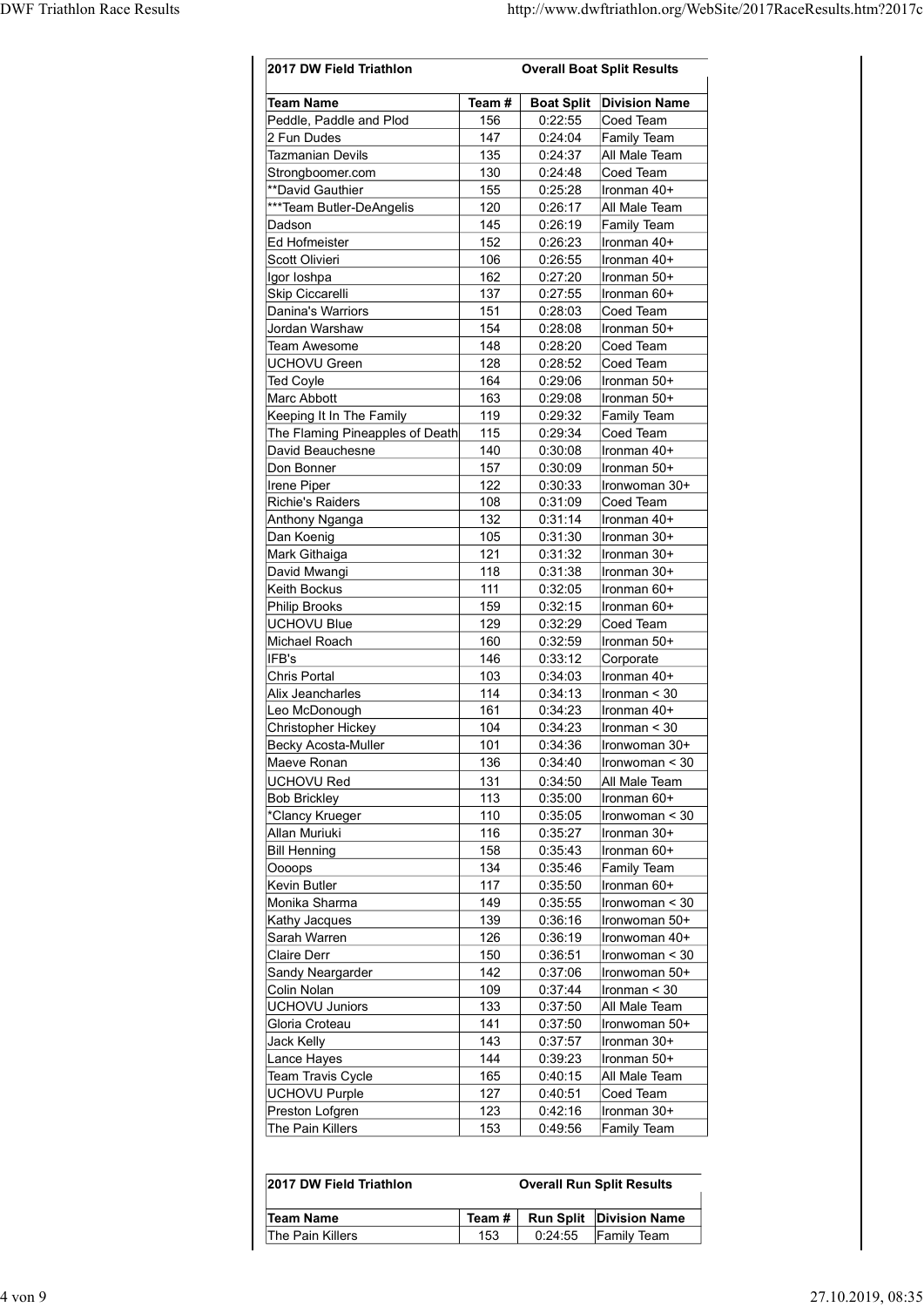| ***Team Butler-DeAngelis                |              |                    |                                    |
|-----------------------------------------|--------------|--------------------|------------------------------------|
|                                         | 120          | 0:26:38            | All Male Team                      |
| <b>Ted Coyle</b><br>**David Gauthier    | 164<br>155   | 0:27:06<br>0:27:39 | Ironman 50+<br>Ironman 40+         |
| Team Travis Cycle                       | 165          | 0:28:32            | All Male Team                      |
| <b>Tazmanian Devils</b>                 | 135          | 0:28:59            | All Male Team                      |
| <b>UCHOVU Juniors</b>                   | 133          | 0:29:43            | All Male Team                      |
| Jordan Warshaw<br>*Clancy Krueger       | 154<br>110   | 0:30:12<br>0:30:19 | Ironman 50+<br>$ $ Ironwoman < 30  |
| Christopher Hickey                      | 104          | 0:30:31            | $l$ ronman < 30                    |
| Ed Hofmeister                           | 152          | 0:30:52            | Ironman 40+                        |
| The Flaming Pineapples of Death         | 115          | 0:31:26            | Coed Team                          |
| Scott Olivieri<br>Dadson                | 106<br>145   | 0:32:34<br>0:33:00 | Ironman 40+                        |
| David Mwangi                            | 118          | 0:33:40            | Family Team<br>Ironman 30+         |
| <b>UCHOVU Purple</b>                    | 127          | 0:33:56            | Coed Team                          |
| Anthony Nganga                          | 132          | 0:33:56            | Ironman 40+                        |
| Marc Abbott                             | 163          | 0:34:16            | Ironman 50+                        |
| Strongboomer.com<br>Jack Kelly          | 130<br>143   | 0:34:33<br>0:35:11 | Coed Team<br>Ironman 30+           |
| IFB's                                   | 146          | 0:35:34            | Corporate                          |
| 2 Fun Dudes                             | 147          | 0:35:47            | Family Team                        |
| Kathy Jacques                           | 139          | 0:36:11            | Ironwoman 50+                      |
| Peddle, Paddle and Plod                 | 156          | 0:36:12<br>0:36:27 | Coed Team<br>Ironman 40+           |
| David Beauchesne<br>Igor Ioshpa         | 140<br>162   | 0:36:54            | Ironman 50+                        |
| Team Awesome                            | 148          | 0:37:06            | Coed Team                          |
| Alix Jeancharles                        | 114          | 0:37:18            | $ $ Ironman < 30                   |
| Richie's Raiders                        | 108          | 0:37:30            | Coed Team                          |
| Colin Nolan<br>Preston Lofgren          | 109<br>123   | 0:37:43<br>0:38:21 | $l$ ronman < 30<br>Ironman 30+     |
| Allan Muriuki                           | 116          | 0:38:23            | Ironman 30+                        |
| <b>Bill Henning</b>                     | 158          | 0:38:30            | Ironman 60+                        |
| Kevin Butler                            | 117          | 0:38:38            | Ironman 60+                        |
| UCHOVU Green<br>Philip Brooks           | 128<br>159   | 0:38:45<br>0:40:04 | Coed Team<br>Ironman 60+           |
| Monika Sharma                           | 149          | 0:40:04            | Ironwoman < 30                     |
| Don Bonner                              | 157          | 0:40:10            | Ironman 50+                        |
| Danina's Warriors                       | 151          | 0:40:14            | Coed Team                          |
| Chris Portal                            | 103          | 0:40:18            | Ironman 40+                        |
| Becky Acosta-Muller<br>Sandy Neargarder | $101$<br>142 | 0:40:19<br>0:41:01 | Ironwoman 30+<br>Ironwoman 50+     |
| Irene Piper                             | 122          | 0:41:31            | Ironwoman 30+                      |
| Gloria Croteau                          | 141          | 0:42:38            | Ironwoman 50+                      |
| Mark Githaiga                           | 121          | 0:43:07            | Ironman 30+                        |
| Lance Hayes                             | 144          | 0:44:32            | Ironman 50+                        |
| UCHOVU Red<br>Claire Derr               | 131<br>150   | 0:45:03<br>0:45:27 | All Male Team<br>Ironwoman < 30    |
| Skip Ciccarelli                         | 137          | 0:45:44            | Ironman 60+                        |
| Keith Bockus                            | 111          | 0:45:45            | Ironman 60+                        |
| Dan Koenig                              | 105          | 0:46:13            | Ironman 30+                        |
| Sarah Warren<br>Maeve Ronan             | 126<br>136   | 0:46:39<br>0:47:16 | Ironwoman 40+<br>$l$ ronwoman < 30 |
| Oooops                                  | 134          | 0:48:29            | Family Team                        |
| <b>Bob Brickley</b>                     | 113          | 0:49:20            | Ironman 60+                        |
| Michael Roach                           | 160          | 0:49:22            | Ironman 50+                        |
| Keeping It In The Family                | 119          | 0:49:51            | Family Team                        |
|                                         | 129          | 0:49:58            | Coed Team                          |
| UCHOVU Blue<br>Leo McDonough            | 161          | 0:53:56            | Ironman 40+                        |